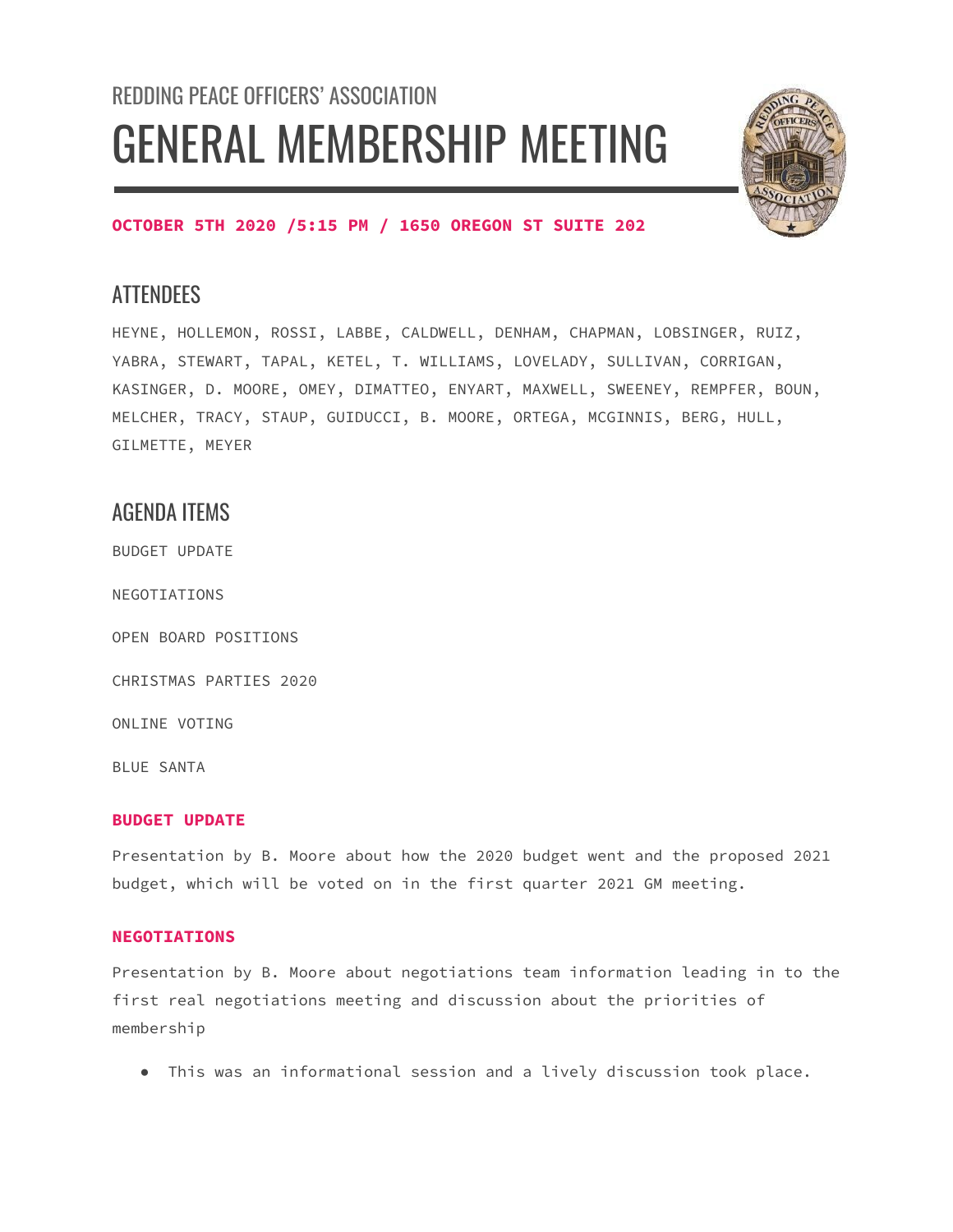● This is not a voting matter. The negotiations team and the RPOA Board will keep the membership appraised of progress, within the rules and regulations of the negotiation rules.

#### **OPEN BOARD POSITIONS**

President; Nomination of **Eddie McGinnis** (unopposed) **1st Vice President**; Nomination of Josh Tracy (unopposed) **2nd Vice President**; Nomination of Dennis Mack (unopposed) Secretary; Nomination of **Brian Berg** (unopposed) **Chief Financial Officer;** Nomination of Jeremiah Kasinger (unopposed) PAC; Nomination of Darren Hull (unopposed) **Member at Large;** Nomination of Travis Williams; Nomination of Danny Stewart

(Vote of the membership to be had)

#### **ONLINE VOTING \*VOTE\***

B. BERG made a presentation to members to allow for the option of an online voting system for RPOA affairs. The option for paper voting will still be allowed and will be Board preference. The online voting system must be secure, reliable, accurate and have the ability to remain confidential and anonymous. A trial run of eBallot.com has proven successful thus far and will be the system of choice. The Board Secretary shall continue to be responsible for this and make regular reports to the Board and Membership upon request.

- Motion; BERG
- Second: MCGINNIS
- ALL IN FAVOR

## **CHRISTMAS PARTIES**

As of this meeting, the kids and adult Christmas parties are a go, but subject to change due to the ongoing changes in COVID-19 regulations.